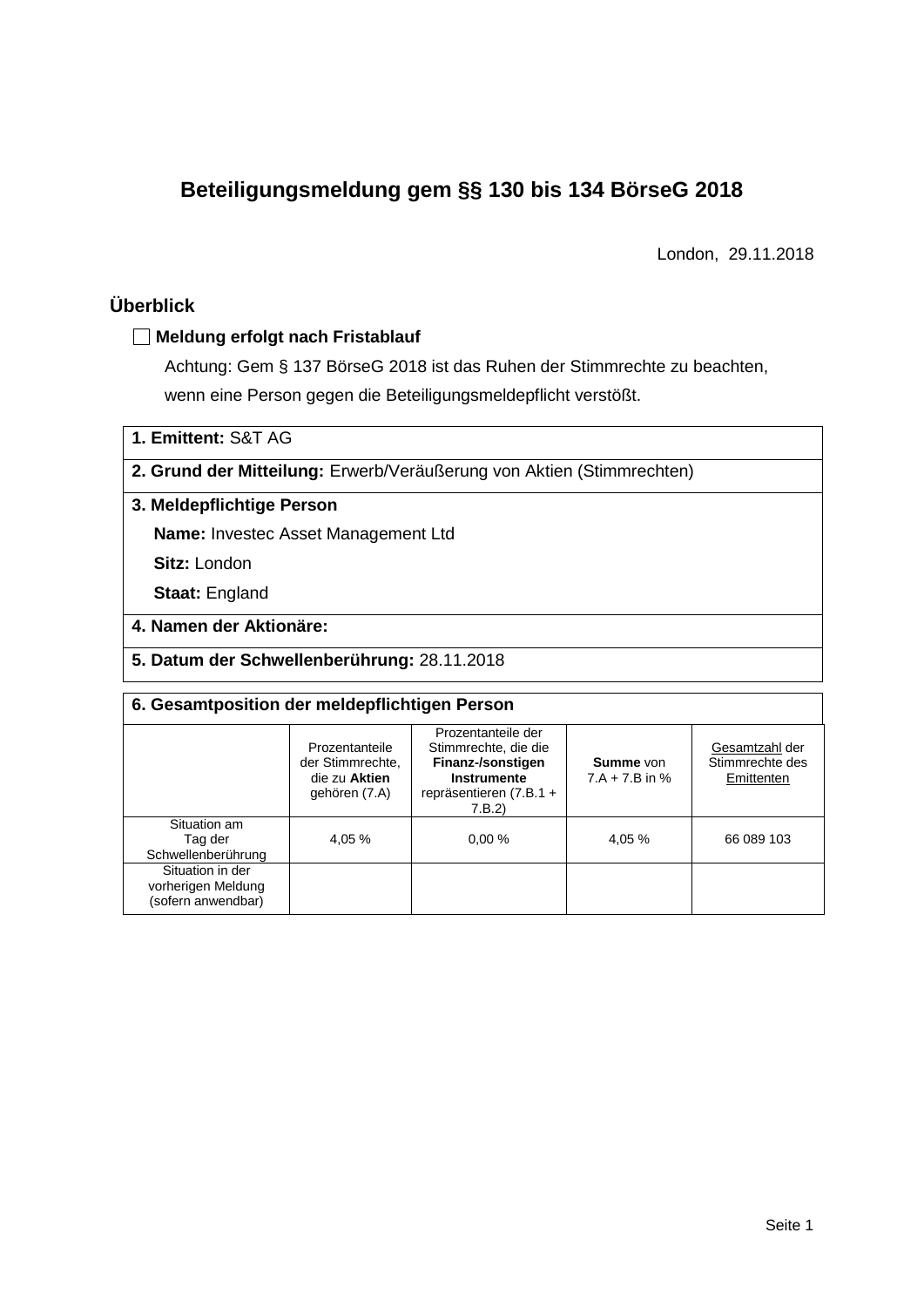## **Details**

### **7. Details über die gehaltenen Instrumente am Tag der Berührung der Schwelle:**

| A: Stimmrechte, die zu Aktien gehören |                                    |                                      |                                    |                                      |  |  |
|---------------------------------------|------------------------------------|--------------------------------------|------------------------------------|--------------------------------------|--|--|
|                                       |                                    | Anzahl der Stimmrechte               | Prozentanteil der Stimmrechte      |                                      |  |  |
| <b>ISIN der Aktien</b>                | Direkt<br>$(S$ 130 BörseG<br>2018) | Indirekt<br>$(S$ 133 BörseG<br>2018) | Direkt<br>$(S$ 130 BörseG<br>2018) | Indirekt<br>$(S$ 133 BörseG<br>2018) |  |  |
| AT0000A0E9W5                          | 2675420                            |                                      | 4,05 %                             |                                      |  |  |
| Subsumme A                            | 2675420                            |                                      |                                    | 4,05 %                               |  |  |

| B 1: Finanzinstrumente / sonstige Instrumente gem § 131 Abs 1 Z 1 BörseG 2018 |              |                                                         |                                  |  |  |
|-------------------------------------------------------------------------------|--------------|---------------------------------------------------------|----------------------------------|--|--|
| Art des Instruments                                                           | Verfalldatum | Anzahl der Stimmrechte<br>die erworben werden<br>können | Prozentanteil der<br>Stimmrechte |  |  |
|                                                                               |              |                                                         |                                  |  |  |
|                                                                               |              | Subsumme B.1                                            |                                  |  |  |

| B 2: Finanzinstrumente / sonstige Instrumente gem § 131 Abs 1 Z 2 BörseG 2018 |              |                |                                    |                           |                                     |  |
|-------------------------------------------------------------------------------|--------------|----------------|------------------------------------|---------------------------|-------------------------------------|--|
| Art des<br>Instruments                                                        | Verfalldatum | Ausübungsfrist | Physisches oder<br>Cash Settlement | Anzahl der<br>Stimmrechte | Prozentanteil<br>der<br>Stimmrechte |  |
|                                                                               |              |                |                                    |                           |                                     |  |
|                                                                               |              |                | Subsumme B.2                       |                           |                                     |  |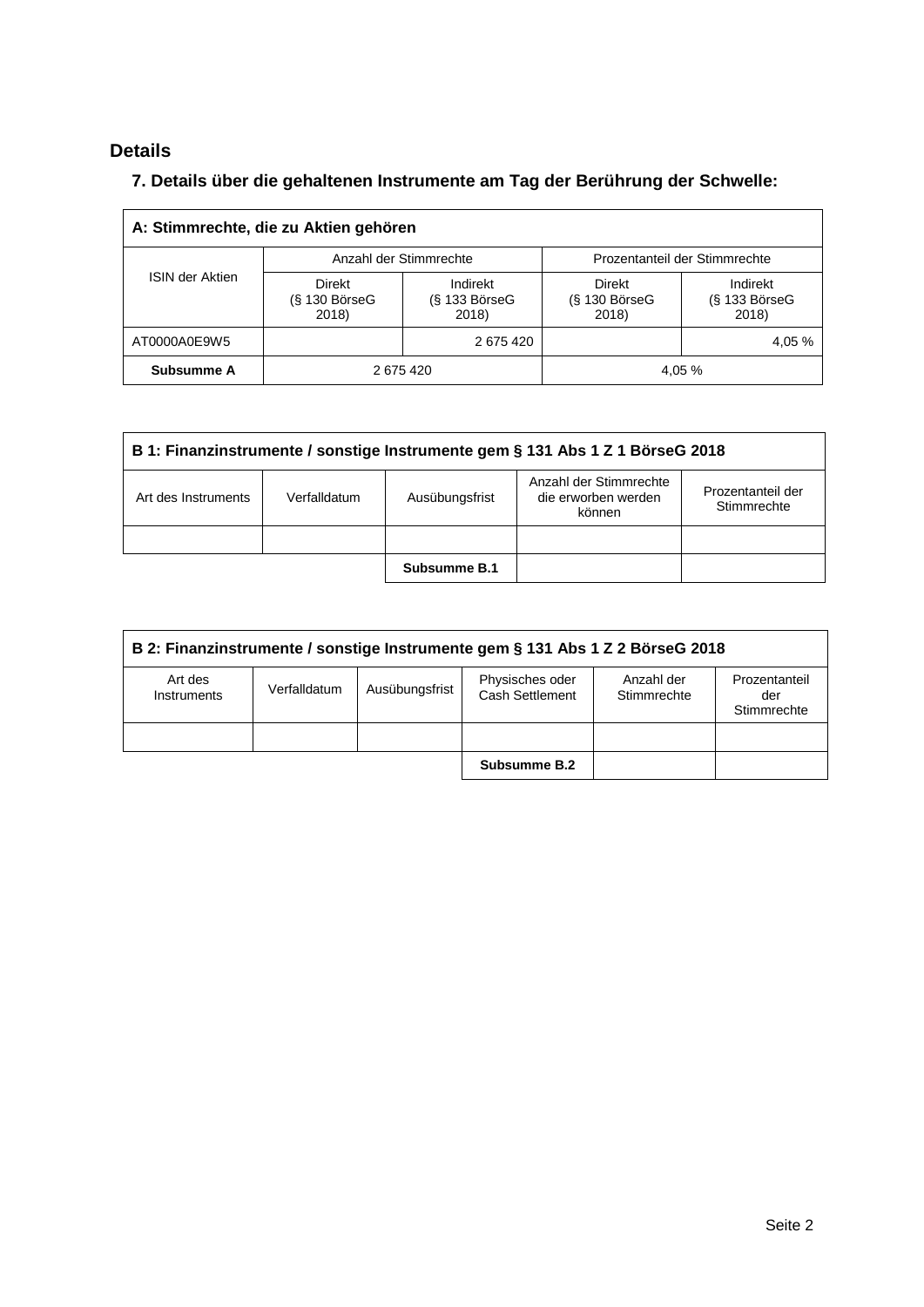#### **8. Information in Bezug auf die meldepflichtige Person:**

 $\boxtimes$  Die meldepflichtige Person (Punkt 3) wird nicht von einer natürlichen/juristischen Person kontrolliert und kontrolliert auch keine andere Person, die direkt oder indirekt Instrumente am Emittenten hält.

□ Volle Kette der kontrollierten Unternehmen, über die die Stimmrechte und/oder Finanz-/sonstigen Instrumente gehalten werden, beginnend mit der obersten kontrollierenden natürlichen oder juristischen Person:

#### **9. Im Falle von Stimmrechtsvollmacht**

Datum der Hauptversammlung: -

Stimmrechtsanteil nach der Hauptversammlung: - entspricht - Stimmrechten

**10. Sonstige Kommentare:**

London am 29.11.2018

-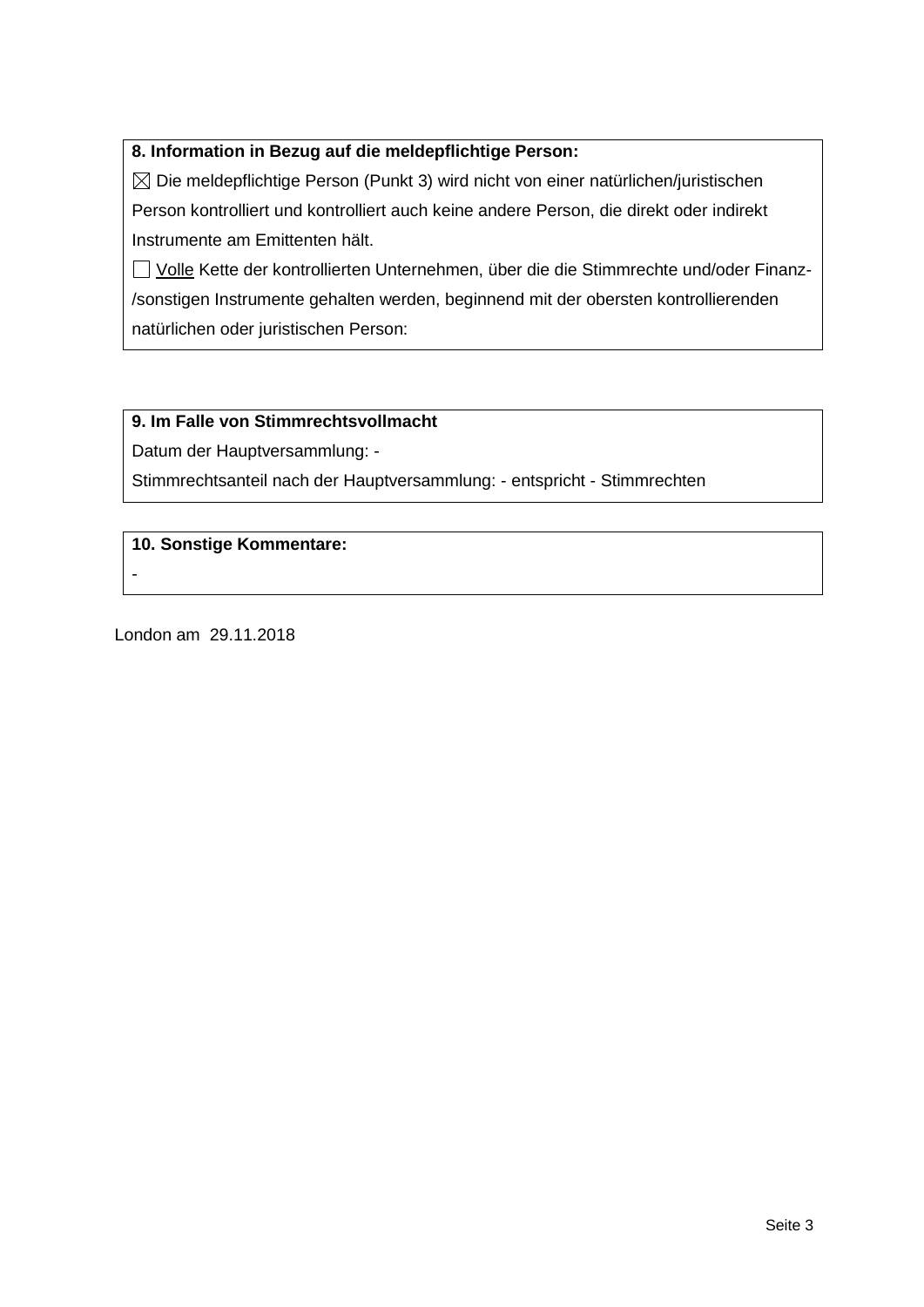# **Major holdings notification pursuant to Sec. 130 to 134 BörseG 2018**

London, 29.11.2018

#### **Overview**

#### **Notification made after deadline**

Caution: In case of violations of major holdings notification rules, please pay attention to Section 137 BörseG 2018 (Suspension of voting rights)

| 1. Issuer: S&T AG |
|-------------------|
|-------------------|

**2. Reason for the notification:** Acquisition or disposal of voting rights

#### **3. Person subject to notification obligation**

**Name:** Investec Asset Management Ltd

**City:** London

**Country:** England

#### **4. Name of shareholder(s):**

**5. Date on which the threshold was crossed or reached:** 28.11.2018

#### **6. Total positions**

|                                                                                | % of voting rights<br>attached to<br>shares $(7.A)$ | % of voting rights<br>through<br>financial/other<br>instruments $(7.B.1 +$<br>7.B.2) | <b>Total</b> of both in %<br>$(7.A + 7.B)$ | Total number of<br>voting rights of<br>issuer |
|--------------------------------------------------------------------------------|-----------------------------------------------------|--------------------------------------------------------------------------------------|--------------------------------------------|-----------------------------------------------|
| Resulting situation on the<br>date on which threshold<br>was crossed / reached | 4.05 %                                              | 0.00%                                                                                | 4.05 %                                     | 66 089 103                                    |
| Position of previous<br>notification (if applicable)                           |                                                     |                                                                                      |                                            |                                               |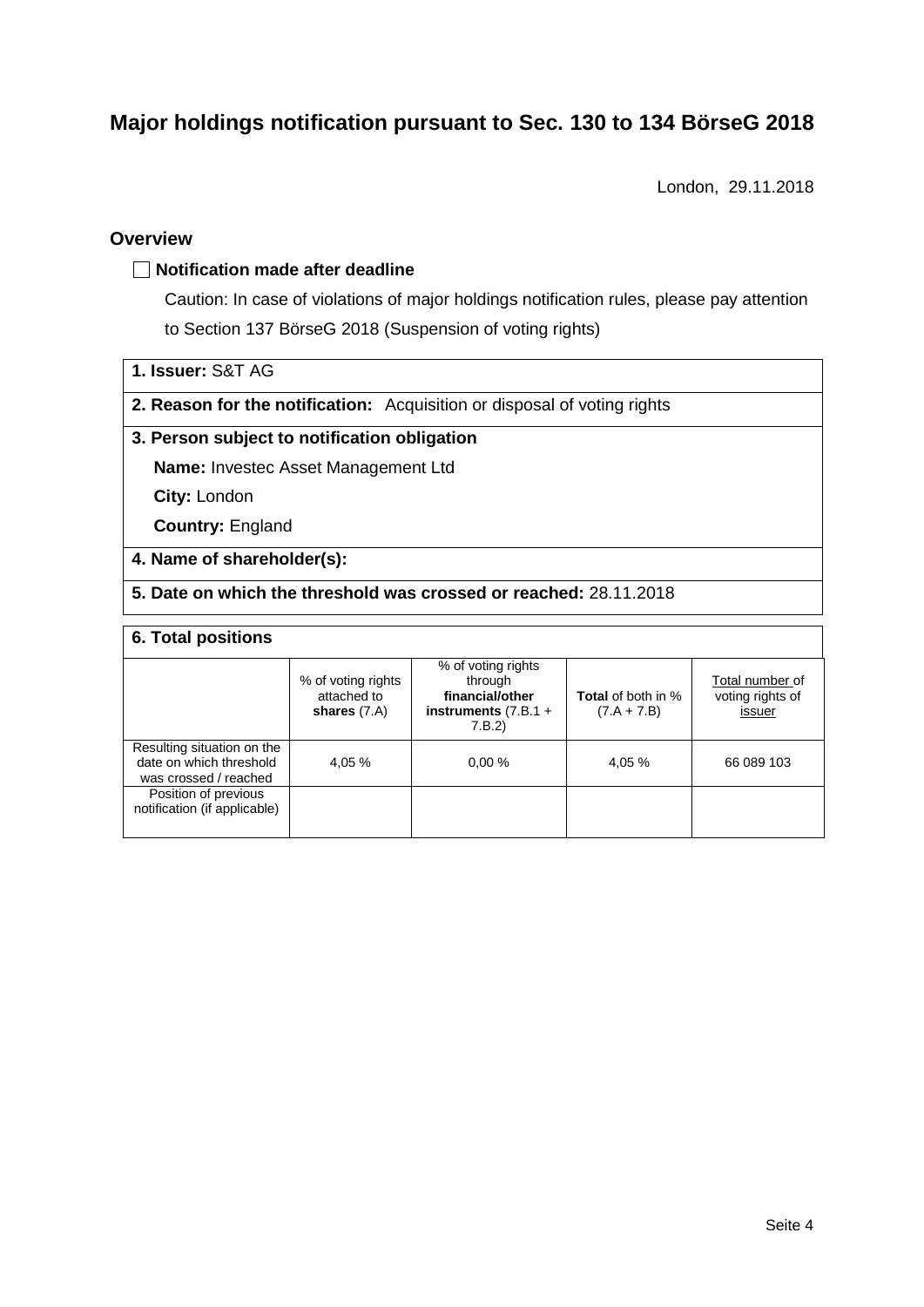## **Details**

### **7. Notified details of the resulting situation:**

| A: Voting rights attached to shares |                                    |                                      |                                    |                                      |  |
|-------------------------------------|------------------------------------|--------------------------------------|------------------------------------|--------------------------------------|--|
|                                     |                                    | Number of voting rights              | % of voting rights                 |                                      |  |
| <b>ISIN Code</b>                    | Direct<br>(Sec 130 BörseG<br>2018) | Indirect<br>(Sec 133 BörseG<br>2018) | Direct<br>(Sec 130 BörseG<br>2018) | Indirect<br>(Sec 133 BörseG<br>2018) |  |
| AT0000A0E9W5                        | 2675420                            |                                      |                                    | 4,05 %                               |  |
| <b>SUBTOTAL A</b>                   | 2675420                            |                                      |                                    | 4,05 %                               |  |

| B 1: Financial / Other Instruments pursuant to Sec. 131 para. 1 No. 1 BörseG 2018 |                        |                     |                                                                                      |                    |  |
|-----------------------------------------------------------------------------------|------------------------|---------------------|--------------------------------------------------------------------------------------|--------------------|--|
| Type of instrument                                                                | <b>Expiration Date</b> | Exercise Period     | Number of voting<br>rights that may be<br>acquired if the<br>instrument is exercised | % of voting rights |  |
|                                                                                   |                        |                     |                                                                                      |                    |  |
|                                                                                   |                        | <b>SUBTOTAL B.1</b> |                                                                                      |                    |  |

| B 2: Financial / Other Instruments pursuant to Sec. 131 para. 1 No. 2 BörseG 2018 |                    |                    |                               |                            |                       |  |
|-----------------------------------------------------------------------------------|--------------------|--------------------|-------------------------------|----------------------------|-----------------------|--|
| Type of instrument                                                                | Expiration<br>Date | Exercise<br>Period | Physical /<br>Cash Settlement | Number of<br>voting rights | % of voting<br>rights |  |
|                                                                                   |                    |                    |                               |                            |                       |  |
|                                                                                   |                    |                    | <b>SUBTOTAL B.2</b>           |                            |                       |  |